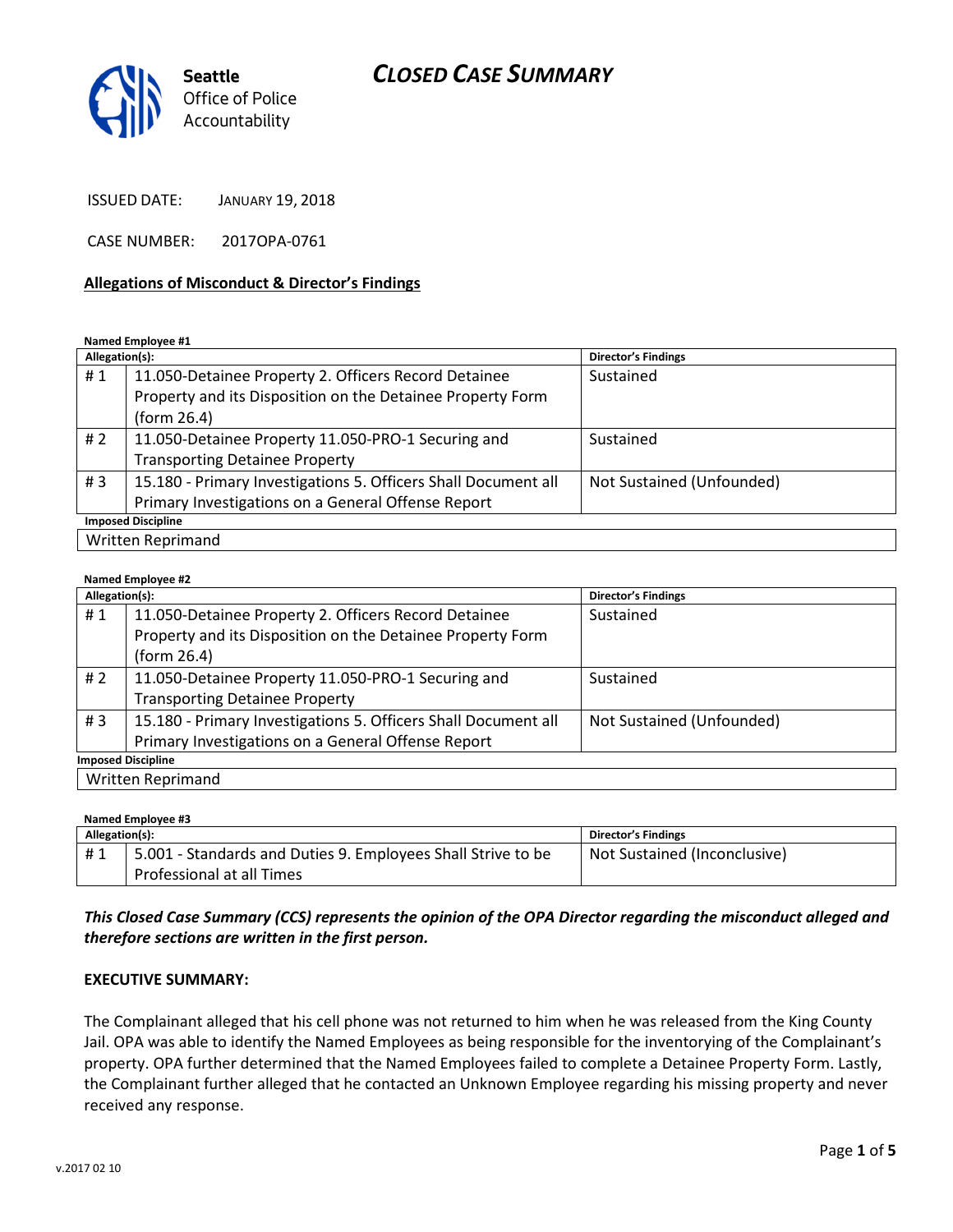OPA CASE NUMBER: 2017OPA-0761

#### ANALYSIS AND CONCLUSIONS:

### Named Employee #1 - Allegation #1

11.050-Detainee Property 2. Officers Record Detainee Property and its Disposition on the Detainee Property Form (form 26.4)

SPD Policy 11.050-POL-2 instructs officers to record detainee property and its disposition on the Detainee Property Form. The policy requires a second officer to witness the property inventory and that second officer's name must be listed on the form. (SPD Policy 11.050-POL-2.) Pursuant to the policy, submitted evidence should not be documented on the form and should instead be documented in the General Offense Report. (Id.) The policy allows officers some discretion when describing the property. (Id.)

Here, after his arrest, various property was taken from the Complainant's person, including, among other items, a cellphone, identification cards and an inhaler. Other items were submitted as evidence, including a quantity of narcotics, \$415 in U.S. currency, and a pill of unknown description.

While the Named Employees, who arrested the Complainant and had custody over him, took his property into their possession, they did not complete a Detainee Property Form as required by policy. NE#1 stated that if the Complainant had personal property, which he did in this case, NE#1 would have completed a Detainee Property Form. (NE#1 OPA Interview, at p. 3.) NE#1 did not recall whether the Complainant had a cell phone, but agreed that the photograph of the Complainant's property showed a phone. (Id. at p. 5.)

At his OPA interview, NE#1 stated that NE#2 was responsible for the inventorying of the Complainant's property. (Id. at p. 3.) NE#1 believed that he would likely have witnessed the inventory of the property. (Id.) As discussed below, at his OPA interview, NE#2 indicated the opposite, stating that NE#1 was the primary officer and intimating that NE#1 was actually responsible for completing the Detainee Property Form. (See NE#2 OPA Interview, at pp. 8-10.) Given this discrepancy, I find that both officers were equally responsible for completing the form and are equally culpable for the failure to do so.

As such, I recommend that this allegation be Sustained.

#### Recommended Finding: Sustained

### Named Employee #1 - Allegation #2 11.050-Detainee Property 11.050-PRO-1 Securing and Transporting Detainee Property

The Complainant's personal property was packaged into a brown bag that was transported with the Complainant to the King County Jail. NE#2 packed the items in the bag and stated that the Complainant's phone was also placed therein. (NE#2 OPA Interview, at pp. 7-8.) NE#2 reported that the brown bag was placed in a locker for safekeeping prior to transport. Upon his release from the jail, the Complainant was returned the brown bag with his property but, at that time, his phone was missing. During its investigation, OPA spoke with Officer Bradley, who is employed by the jail. Officer Bradley indicated that the phone was not among the Complainant's belongings when he was admitted to the jail. OPA also interviewed Officer Kang who transported the Complainant to the jail. Officer Kang



Seattle Office of Police Accountability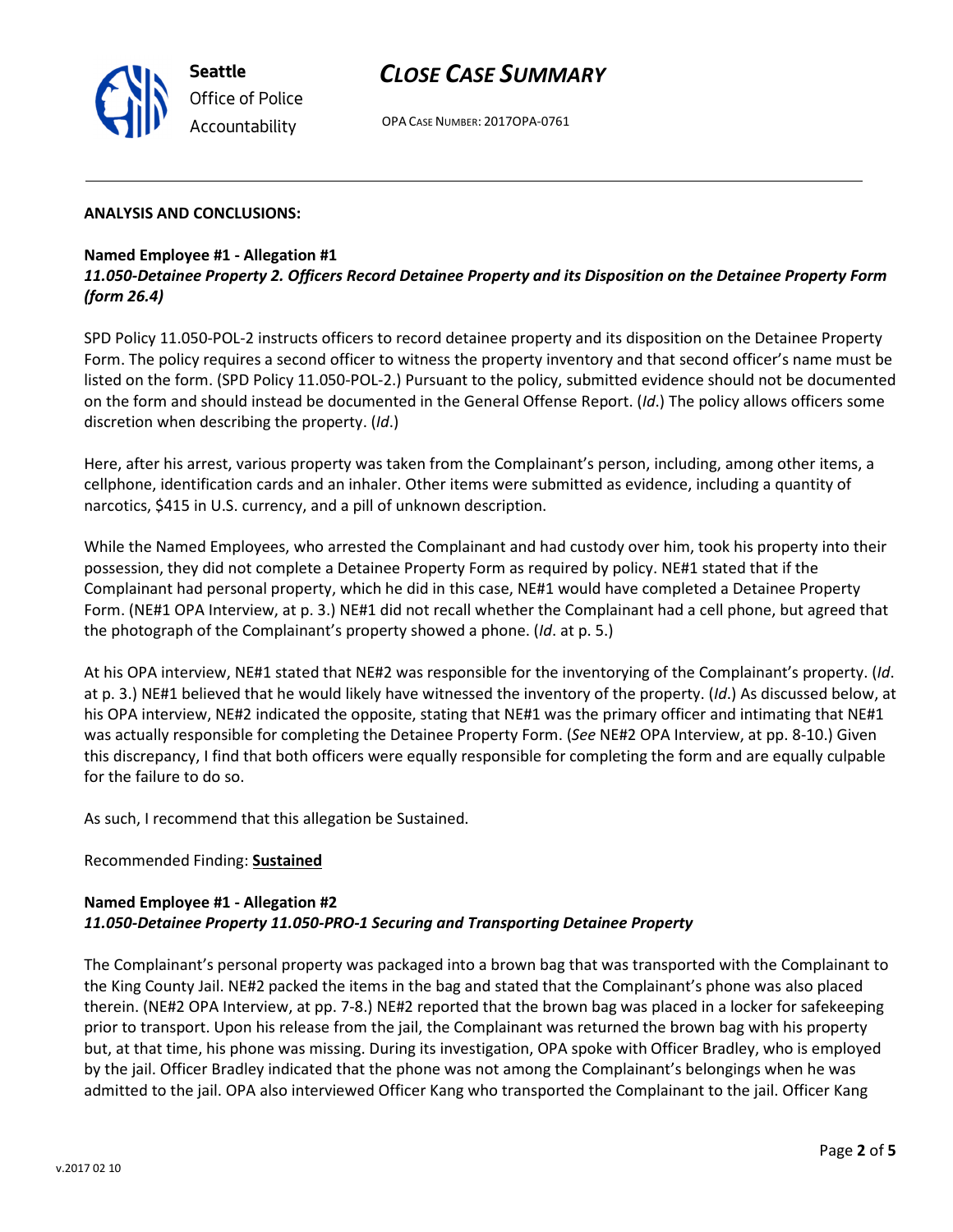

OPA CASE NUMBER: 2017OPA-0761

received the brown bag containing the Complainant's property; however, Officer Kang did not open the brown bag or take anything out of the brown bag prior to handing it over to the jail. (Officer Kang OPA Interview, at pp. 4-5.)

At his OPA interview, NE#1 confirmed that as the arresting officers, he and NE#2 were responsible for ensuring that the Complainant's property was secured and that it was transported with him to the jail. (NE#1 OPA Interview, at p. 4.) NE#2 argued that it was his responsibility to keep the Complainant's property together and to communicate to the transporting officer that the Complainant had property, but that he was not responsible for whether the property arrived at the jail if he was not the person transporting the property there. (NE#2 OPA Interview, at p. 6.) SPD Policy 11.050-PRO-1 states that the "arresting/searching officer" is required to properly secure a detainee's property.

Based on a preponderance of the evidence standard, I find that NE#1 and NE#2 failed to properly safeguard the Complainant's property. While they assert that the entirety of the Complainant's property was placed into the brown bag, the phone was not in the bag when it arrived at the jail. As Officer Kang affirmed that he never opened the bag during the transport and as the bag was secured in a locker prior to the transport, the evidence indicates that the phone was errantly not included among the Complainant's items. It was NE#1's and NE#2's responsibilities to ensure that this occurred. Their collective failure to do so violated policy.

I note that NE#1 and NE#2 also violated this section of the policy when they failed to complete a Detainee Property Form, failed to review the form with the Complainant, and failed to place the yellow copy of the form with the Complainant's property.

As such, I recommend that this allegation be Sustained.

Recommended Finding: Sustained

### Named Employee #1 - Allegation #3 15.180 - Primary Investigations 5. Officers Shall Document all Primary Investigations on a General Offense Report

SPD Policy 15.180-POL-5 states that "officers shall document all primary investigations on a General Offense Report." The policy further indicates that "all reports must be complete, thorough and accurate."

While NE#1 and NE#2 failed to generate a Detainee Property Form, I do not read this section of the policy to compel these officers to have included in the general offense report information concerning the Complainant's personal property. Notably, the officers did include an itemization of property taken from the Complainant that was entered into evidence. As such, I recommend that this allegation be Not Sustained – Unfounded.

Recommended Finding: Not Sustained (Unfounded)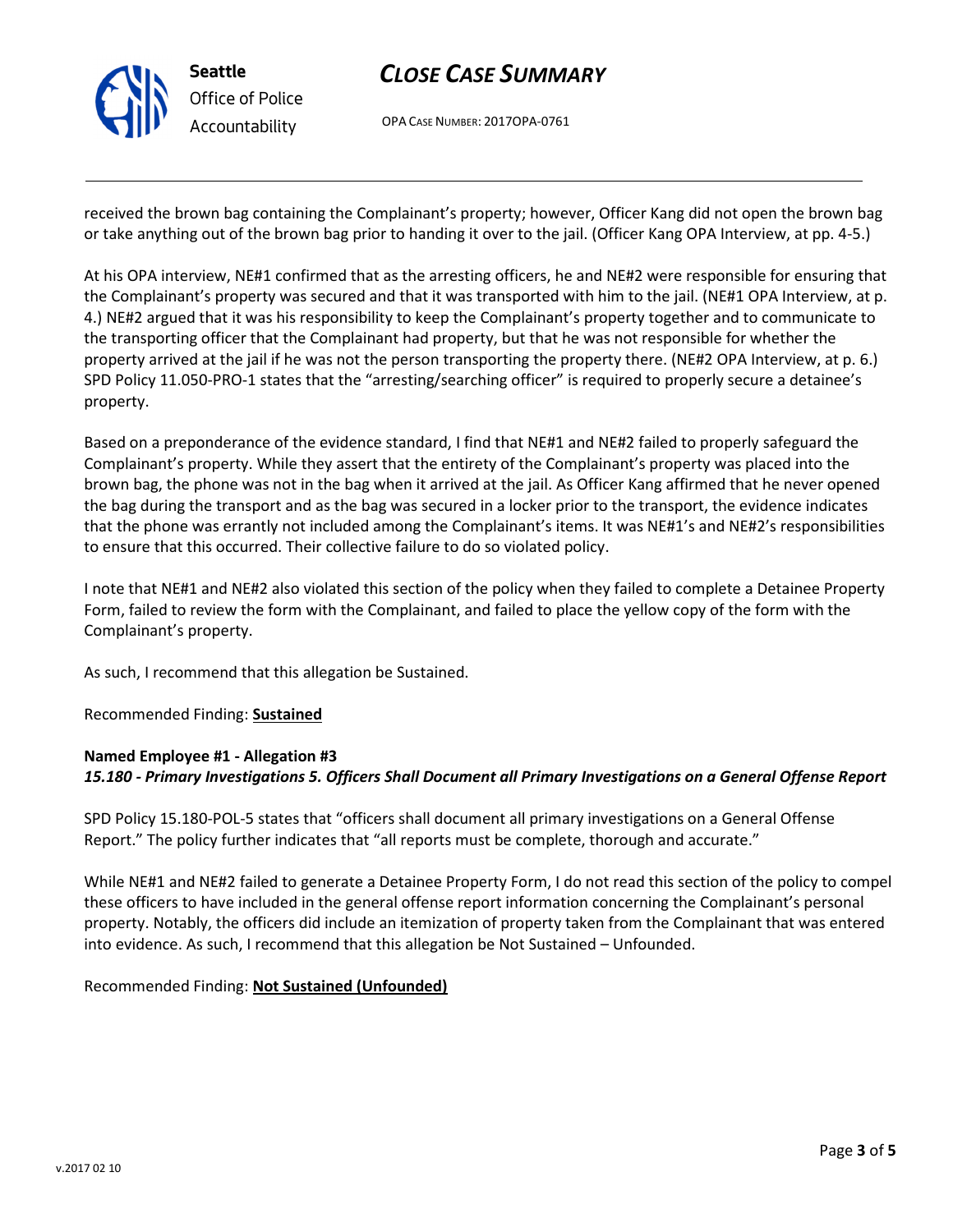

OPA CASE NUMBER: 2017OPA-0761

### Named Employee #2 - Allegation #1 11.050-Detainee Property 2. Officers Record Detainee Property and its Disposition on the Detainee Property Form (form 26.4)

While NE#1 indicated that a Detainee Property Form was required to be completed in this case (NE#1 OPA Interview, at p. 3), NE#2, to the contrary, argued that SPD's policy was ambiguous as to whether the form was required. (NE#2 OPA Interview, at pp. 4-5.) NE#2 further asserted that the policy provides officers discretion as to whether to complete the form, as well as stated that he had received no training regarding when to use or fill out the form. (Id.)

I find NE#2's arguments to be meritless. SPD policy requires a prisoner's property to be inventoried and itemized on the Detainee Property Form. This is affirmed by the required steps officers must take in this regard that are set forth in SPD Policy 11.050-PRO-1. The policy does not provide officers discretion as to whether or not to complete the form; instead, officers have discretion in how they describe the property. Lastly, NE#2 indicated that he has completed the form on a number of other occasions, which undercuts his contention that his failure to complete the form in this case was based on his lack of training.

NE#2 further contended that NE#1 was the primary officer in this case and intimated that NE#1, not himself, was responsible for completing the Detainee Property Form. (Id. at pp. 8-10.) This is conveniently the exact opposite of what NE#1 said. As explained above, based on this inconsistency, I hold both of them equally responsible for this failure. For these reasons, I recommend that this allegation be Sustained.

## Recommended Finding: Sustained

### Named Employee #2 - Allegation #2

### 11.050-Detainee Property 11.050-PRO-1 Securing and Transporting Detainee Property

For the same reasons as stated above (see Named Employee #1, Allegation #2), I recommend that this allegation be Sustained.

Recommended Finding: Sustained

### Named Employee #2 - Allegation #3

15.180 - Primary Investigations 5. Officers Shall Document all Primary Investigations on a General Offense Report

For the same reasons as stated above (see Named Employee #1, Allegation #3), I recommend that this allegation be Not Sustained – Unfounded.

Recommended Finding: Not Sustained (Unfounded)

### Named Employee #3 - Allegation #1 5.001 - Standards and Duties 9. Employees Shall Strive to be Professional at all Times

The Complainant alleged he called an SPD employee for assistance in recovering his missing property and that he went through proper channels, but that this unnamed employee never called him back.